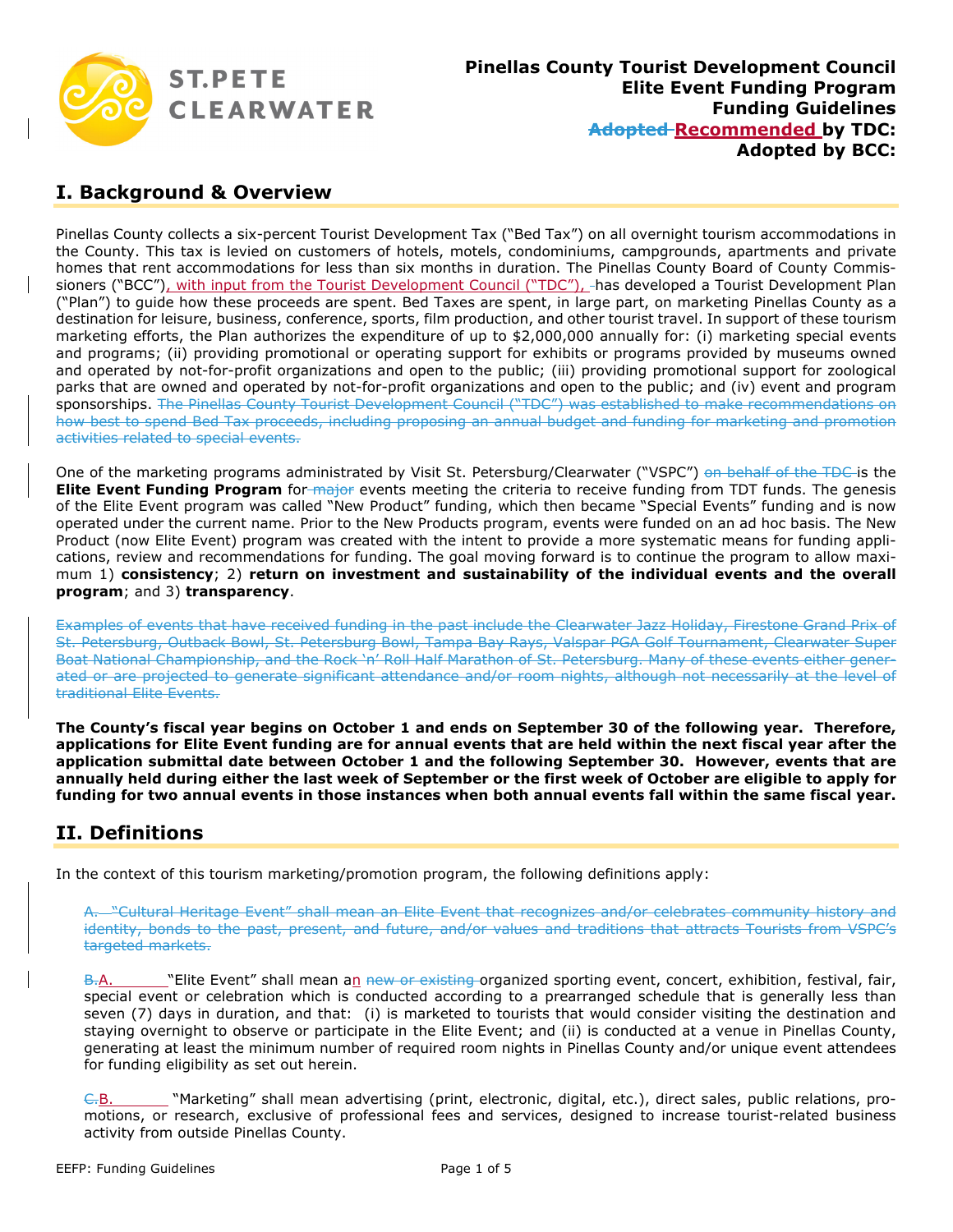"Sponsorship" shall mean a mutually beneficial business arrangement between VSPC, on behalf of the County, and an eligible applicant producing an Elite Event, wherein VSPC receives event assets and opportunities to promote VSPC brand and the Pinellas County destination not included in the Marketing Plan.

-"Tourist" shall mean a person who participates in trade or recreational activities outside the county of his/her residence and/or who rents or leases transient accommodations in Pinellas County as described in Section 125.0104(3)(a), Florida Statutes.

"Unique Attendees" shall mean a single individual attending the event whether for a single day or multiple days. Examples of Unique Attendees:

E.

F. "Unique Attendees" shall mean a single individual attending the event whether for a single day or multiple days. Examples of Unique Attendees:

- a worker issued a 2-day credential is considered one (1) Unique Attendee
- an individual purchasing a 3-day package is considered one (1) Unique Attendee

# **III. Funding Categories & Eligibility**

- A. Funding Categories are as follows:
	- i. **Category I** generates at least 50,000 (?) "unique" paid, credentialed and/or otherwise documented attendees  $-mdAPD$  or over  $15,000$  at least  $25,000$   $(?)$  room nights in Pinellas County with maximum funding eligibility up to \$125,000200,000. Category 1 events must be broadcast on national television or other broadcast services such as cable, streaming services or other viewing platforms..?
	- ii. **Category II** generates at least  $15,00020,000$   $(2)$  "unique" paid, credentialed and/or otherwise documented attendees AND or over 4,500at least 10,000 (?) room nights in Pinellas County with maximum funding eligibility up to \$75,000.
	- iii. **Category III** generates at least 10,000  $(2)$  "unique" paid, credentialed and/or otherwise documented attendees or AND over 3,000at least 5,000  $(2)$  room nights in Pinellas County with maximum funding eligibility up to \$25,000.
	- iv. **Category IV** a Cultural Heritage Event that generates at least 20,000 10,0007,500 "unique" paid, credentialed and/or otherwise documented attendees with maximum funding eligibility up to \$205,000.
	- iv. **Category V** a new event to Pinellas County with no local prior hotel room and/or attendance history which is required to meet Category I-IV consideration, with maximum funding eligibility up to \$15,000.00.
- B. To be considered eligible for funding, each applicant must:
	- i. conduct, produce, manage, and/or operate an Elite Event at a venue-location in Pinellas County:
	- ii. for Category I, II, and III events, generate the required room nights or unique attendees in Pinellas County as set forth herein, regardless of attendance at the Elite Event;
	- iii. for Category IV events, generate the required attendees, and attract Tourists from VSPC's targeted markets.;
	- iii.iv. For Category V submit completed application, including projected potential room nights/ expected "unique" attendees;
	- $iv-v.$  demonstrate it will attract Tourists to Pinellas County;
	- $\overline{v}$ -vi. provide Marketing and/or Sponsorship benefits that satisfies the Marketing rating criteria in Section V. C. and that has a media value equal to or greater than the funding awardedSponsorship payment or Marketing plan funding, as determined by VSPC and/or its advertising agency of record; and
	- $\overline{v}$ i. *ii.* vii. provide VSPC exclusivity as the only CVB and Destination Marketing Organization ("DMO") recognized supporter of the Elite Event.

# **IV. Conditions of Funding**

A. Funds may only be used in accordance with Chapter 125, Florida Statutes for the Marketing and/or Sponsorship benefits as agreed upon with VSPC. Funds may not be used for event operating expenses, except and only to the extent any funds received by applicant are allocated by VSPC for sponsorship benefits.

B. Applicants receiving Elite Event funding will be required to enter into and sign a Tourism Promotions Agreement prepared by the Pinellas County Attorney's Office. This Agreement will include Marketing and/or Sponsorship benefits to be negotiated and received by VSPC.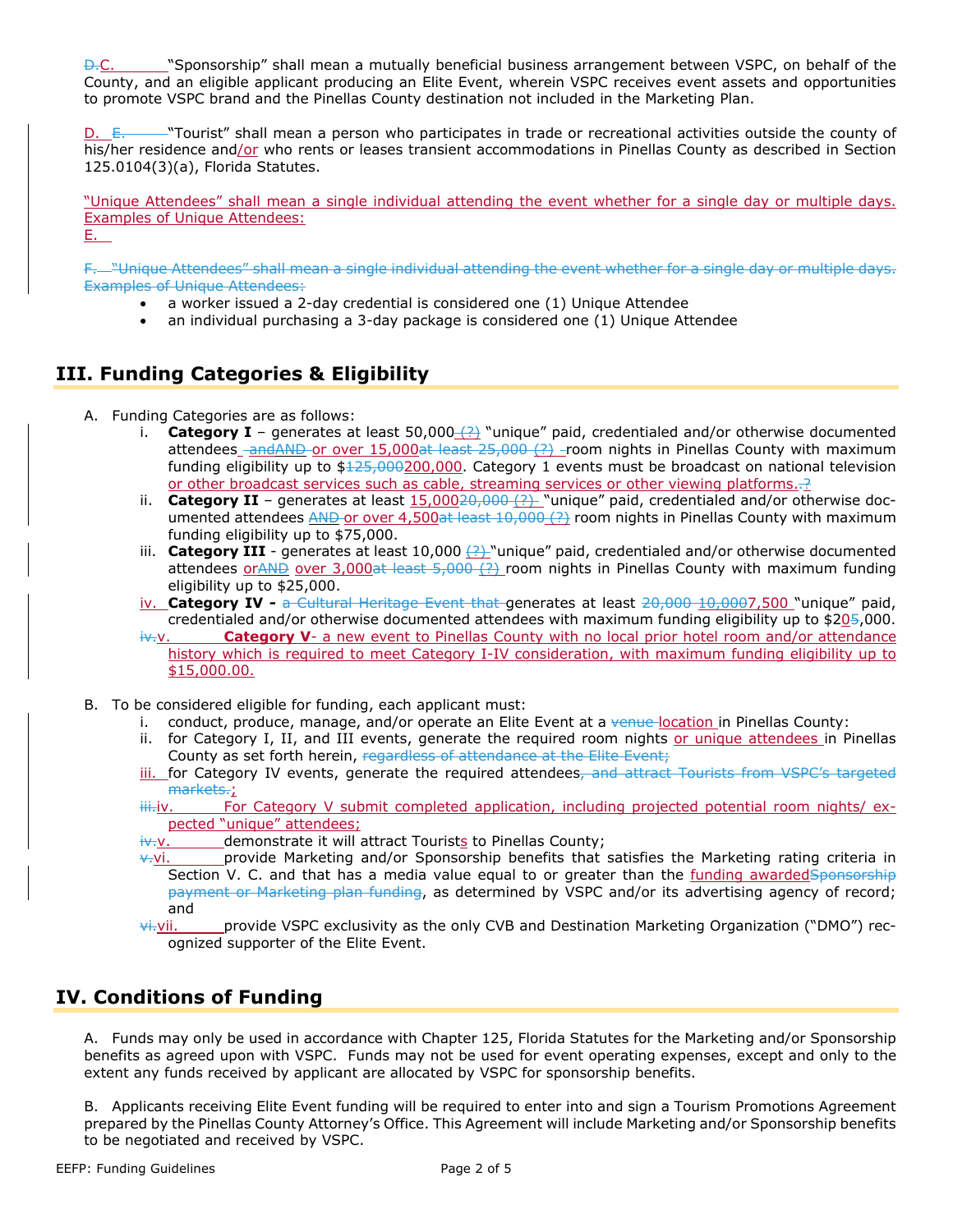C. Applicant's Marketing and/or Sponsorship proposal must have a direct correlation with VSPC's targeted markets and should specifically indicate how that correlation exists.

D. For Elite Events held between October 1 and December 31, expenditures incurred prior to the beginning of the fiscal year may be reimbursed in the fiscal year the Elite Event is held if expressly allowed in the Funding Agreement.

E. By accepting Elite Event funding, the applicant agrees to allow the VSPC's staff and/or research firm of record access to the venue to conduct on site intercepts with attendees to determine the value of the event, festival, program, or project to tourism and its potential for future growth.

F. Funding will be paid in a lump sum on a post-event basis or as otherwise provided in the Tourism Promotions Agreement, subject to submittal of a fully completed and signed **Post-Event Report Form and any other documentation** acceptable to VSPC.

G. Elite Events utilizing Pinellas County property during their event must adhere to and abide by the County's Special Events & Facilities Use Guide available at http://www.pinellascounty.org/Events/pdf/Special-Events-Users-Guide.pdf.

#### **V. Application Process & Review**

- A. Application Submittal.
	- i. Each applicant must submit a fully completed **Funding Application** ("Application") per the **Application Requirements & Instructions**.
	- ii. All Applications must be submitted by the deadline established in the **Program Process Flow Chart & Timeline**.
	- iii. Incomplete or late Applications  $\frac{my}{r}$  will disqualify the applicant.

#### B. Review & Evaluation Process.

- i. Staff review and evaluation County Attorney.
	- a. Each application will be reviewed by both VSPC staff and the County Attorney's office, as may be needed, to ensure compliance with state statutes, county ordinances and these Guidelines regarding proper usage of Bed Tax funds.
	- b. Select VSPC staff will along with VSPC's advertising agency of record(BVK?) will evaluate each application using the criteria in these guidelines and determine the tourism and marketing value of the event.
	- a.
- ii. TDC Committee Review.
	- a. The TDC Chair shall appoint, in addition to the TDC Chair, no more than six (6) TDC members, of which four (4) must be tourism industry appointees, to serve on the Elite Event Committee ("Committee").
	- b. Each application deemed eligible by the County Attorney will be reviewed and scored at a meeting of the Committee, at which:
		- 1. The Committee will determine funding recommendations for each application within the TDC's recommended budget and in accordance with these Guidelines and Rating Criteria below.
		- 2. Applicants may be invited to attend, make presentations and answer questions of the Committee members.
		- 3. At conclusion of applicant presentations, Committee members will complete scoring.
		- 4. Category 1 applications will be scored first by the Committee, followed by Category 2, Category 3, and Category IV.
		- 5. The average score of each remaining Committee score will be announced by VSPC staff as the applicant's score.
		- 6. Once all applications have been reviewed and scored, VSPC staff will provide a ranking of highest to lowest scoring applicants.
		- 7. Beginning with the highest scoring applications, the Committee will determine recommended funding amounts for each application on an "up to" not-to-exceed basis.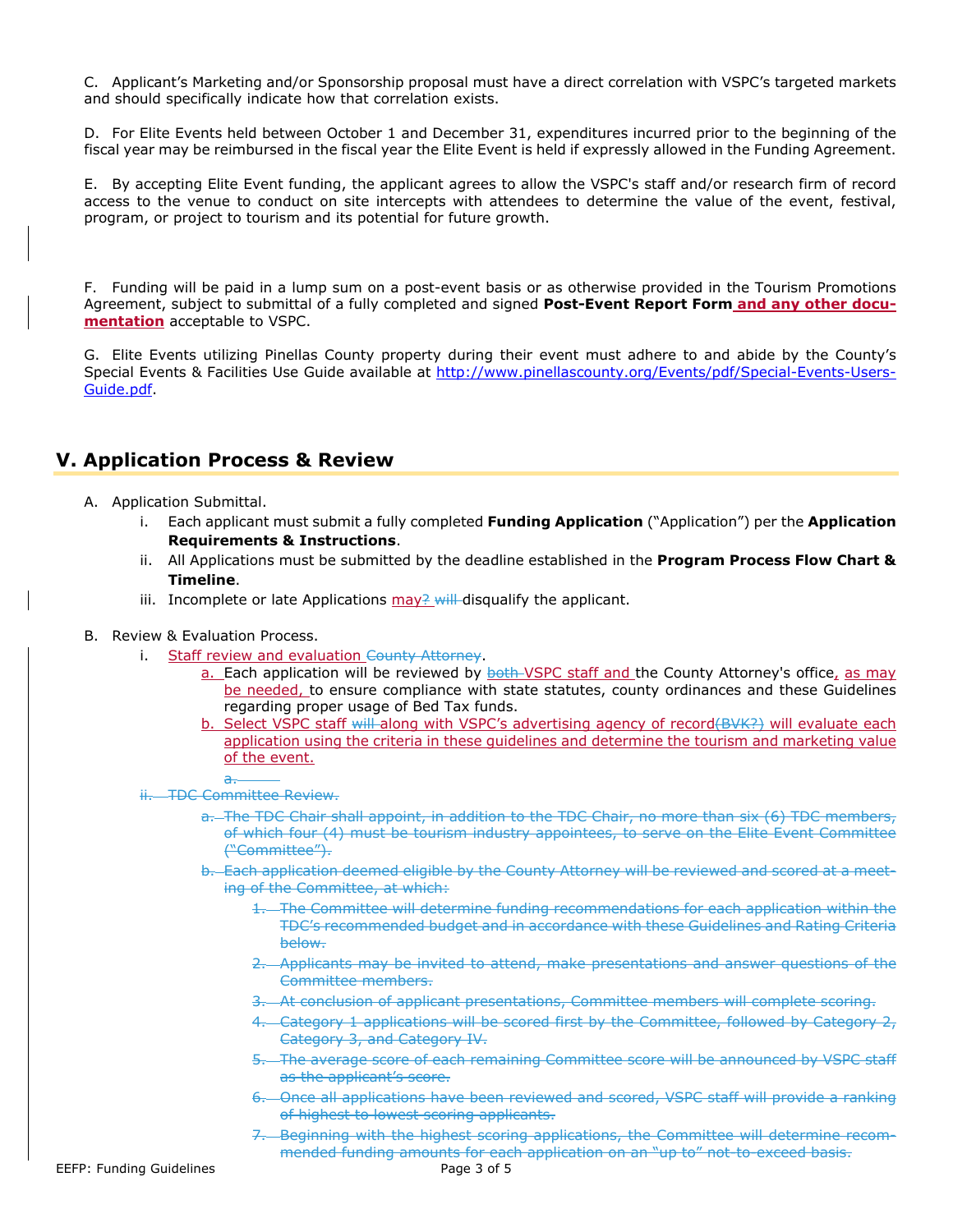However, absent objection by VSPC staff or any TDC member based on a past or current non-compliance with funding guidelines, misrepresentation, material change in the scope or economic benefits from the event, or failure to deliver marketing and or sponsorship benefits as agreed to, events that have received funding for the prior 5 years and which have consistently complied with all funding guideline requirements and submitted a complete Elite Event funding application herein shall bypass the evaluation review and scoring process and will be eligible for funding consideration in and up to amounts as requested, subject to staff negotiations, concurrence by the TDC, and subsequent approval by the BCC.

- c. The Committee will present its funding recommendations to the TDC for approval. Funding recommendations will be a maximum "up to" not-to-exceed amount and subject to negotiation by VSPC staff.
- iii. TDC Review & Recommendations. VSPC staff will then make its funding recommendations to the entire TDC who will then review and finalize their funding recommendations for BCC review and approval.
	- a. The TDC will review and consider approval of the funding recommendations presented by the Committee.
	- b. The TDC will vote on funding recommendations for review and consideration of approval by the BCC.

iv.iii. BCC Review.

- a. The BCC will review the funding recommendations- of both VSPC staff and the TDCrecommendations provided by the TDC.
- b. Funding recommendations and negotiations of funding agreement terms will not begin until recommendations will beBCC reviewconsidered and approval offor approval by those recommendationsthe BCC.
- C. Rating Criteria.
	- i. Unique Attendees & Room Nights (200 points) Ability of the Elite Event to generate unique attendees (Category I, II, III, and IV) ORAND room nights in excess of the threshold established to be eligible for funding (Category I, II, and III).
	- ii. Marketing Plan (400 points) The value of the applicant's proposed Marketing Plan in promoting Pinellas County as a tourist destination and the extent the value of the plan exceeds the funding request.
	- iii. Sponsorship Benefits ( (200 points) The value of the applicant's proposed Sponsorship Benefits in promoting Pinellas County as a tourist destination and the extent the value of the benefits exceeds the funding request (includes onsite benefits).

iii.iv. Economic impact - as used herein is Tthe financial effect an event will have on the local economy

resulting from tourists.

- iv.v. Timing of Event: Peak vs. Offseason & Non-Conflicting (1000 points) Timing of the Elite Event to coincide with non-peak or shoulder seasons in Pinellas County tourism. Preference will be given to Elite Events which occur during "off season" periods, including January 1 through February 15, May 1 through June 30, and September 1 through December 31. In addition, timing of the Elite Event should not conflict with other Elite Events or other special events taking place in Pinellas County.
- $vi$  Event History & Community Support  $(100$  points) Demonstration of widespread community support</u> and charitable contributions by the Elite Event applicant that benefit the Pinellas County community. Ability of the Elite Event to fulfill any previous contractual obligations with Pinellas County. Ability of the Elite Event to attract high caliber and high -profile artists, athletes and/or participants to perform and/or attend in Pinellas County. Ability of the Elite Event to enhance the overall image of Pinellas County.

v.

#### D. Application Scoring.

i. Committee members will base their scores on the substance of the applications relative to the goals and objectives of the Elite Event Funding Program for each of the categories above in the following rating scale:

| 00A                         | 00 <sup>2</sup>  | unresponsive to the requirements of that item being rated            |
|-----------------------------|------------------|----------------------------------------------------------------------|
|                             |                  |                                                                      |
| 100/                        | $200\%$          | doos not moot surront roquiromonts of the item being rated           |
| <b>IV 70</b>                | <del>JJ 70</del> | <del>uves not meet current regunements or the item being rated</del> |
| $\lambda$ $\Omega$ $\Omega$ | COM              | partially meets requirements of that item being rated                |
| ᠇ᠣ᠊ᠣ                        | <u>o 270</u>     |                                                                      |
| 700A                        | onn/             | fully recononcive to the requirements of the item being rated        |
| 7070                        | OJ 70            | <u>Tuny responsive to the requirements or the item being rated</u>   |
| $0.001 + 1.0001$            |                  | exceeds all requirements of the item being rated                     |
|                             |                  |                                                                      |